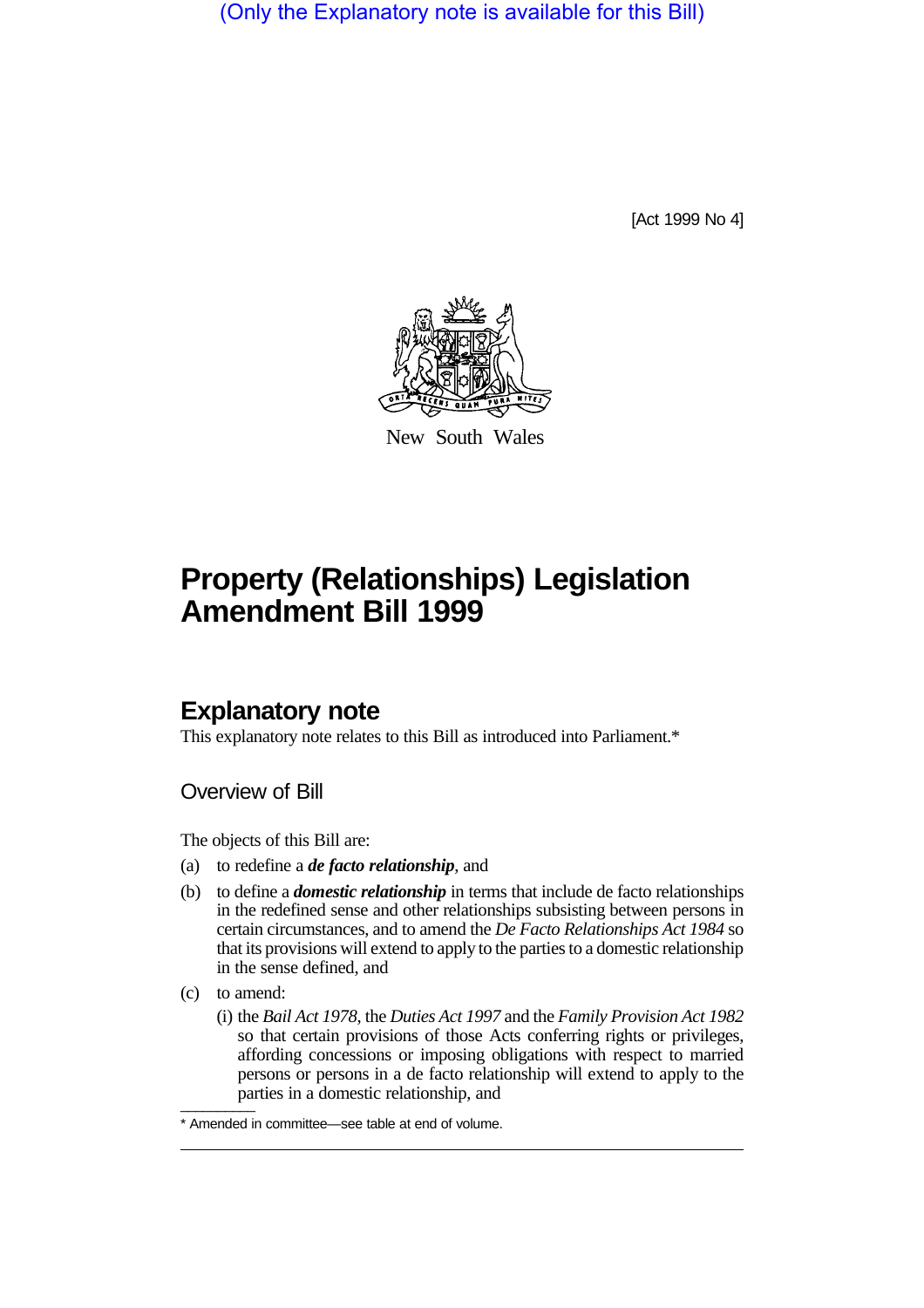Property (Relationships) Legislation Amendment Bill 1999 [Act 1999 No 4]

Explanatory note

- (ii) other Acts whose provisions deal with such rights, privileges, concessions or obligations so that those provisions will extend to apply to persons who are in a de facto relationship as redefined by the Bill, and
- (d) to amend certain other Acts whose provisions also deal with rights, privileges, concessions or obligations affecting married persons or persons in a de facto relationship, so that those provisions will not be inadvertently extended, in any manner referred to in paragraph (c) above, as a consequence of the redefinition of *de facto relationship* in the *De Facto Relationships Act 1984*.

The Bill also proposes to re-name the amended *De Facto Relationships Act 1984* as the *Property (Relationships) Act 1984*, and to amend other Acts that make reference to it as a consequence.

### Outline of provisions

**Clause 1** sets out the name (also called the short title) of the proposed Act.

**Clause 2** provides for the commencement of the proposed Act on a day or days to be proclaimed.

**Clause 3** is a formal provision giving effect to the amendments to the *De Facto Relationships Act 1984* set out in Schedule 1.

**Clause 4** is a formal provision giving effect to amendments to the Acts specified in Schedule 2.

**Clause 5** provides that explanatory notes (which occur in Schedule 2) do not form part of the proposed Act.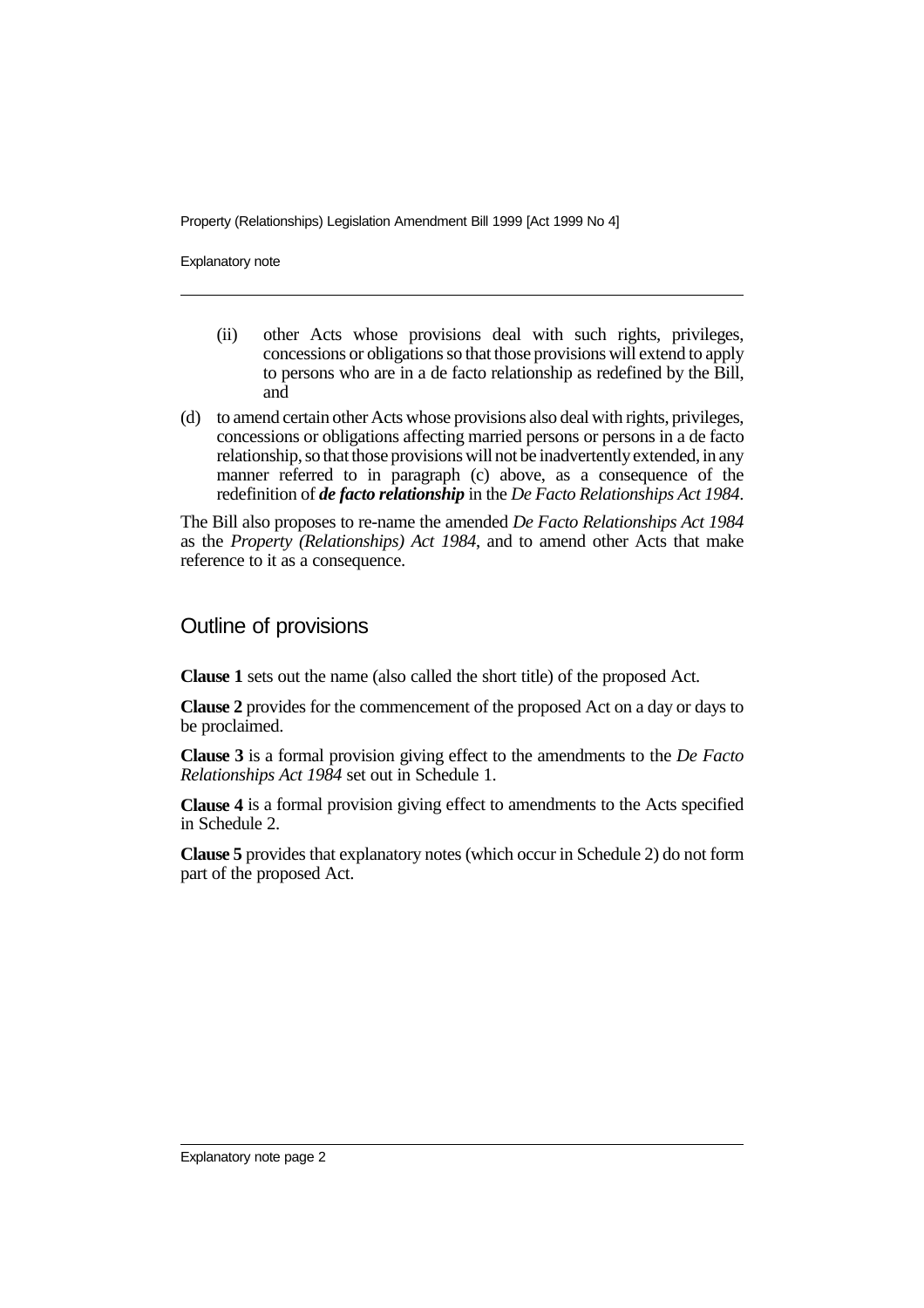Property (Relationships) Legislation Amendment Bill 1999 [Act 1999 No 4]

Explanatory note

# **Schedule 1 Amendment of De Facto Relationships Act 1984**

#### **De facto relationships**

**Schedule 1 [4]** omits the definition of *de facto relationship* from section 3 and **Schedule 1 [9]** inserts a new section 4, which redefines the expression for the purposes of the Act. The new section specifies the essential criteria of a de facto relationship to be that the two persons involved live together as a couple and are not married to one another or related by family. In order to determine whether or not two persons are in a de facto relationship, it is necessary to look at all the circumstances of the relationship, including the matters particularly specified in the proposed section. A new section 5A is inserted also, to explain what is meant by "related by family".

#### **Domestic relationships**

**Schedule 1 [9]** inserts a new section 5 which defines a *domestic relationship* for the purposes of the Act. Domestic relationships, in the sense defined, will become the main subject-matter of the Act instead of de facto relationships. A domestic relationship must be of one of two kinds, namely:

- (a) a de facto relationship (in the redefined sense), or
- (b) a close personal relationship in which one or each of the parties to the relationship provides the other with domestic support and personal care.

A daughter who cares for an aged parent in her home would be an example of the kind of close personal relationship described in paragraph (b) above. It is not the intention of the Bill to create rights and obligations between persons who merely share accommodation or in circumstances where one person is providing care to another by way of employment or in the course of acting on behalf of a charitable organisation.

#### **Consequential amendments**

Other amendments made by Schedule 1 are consequential. The effect of the amendments is that rights and obligations previously subsisting on account of a de facto relationship will now apply in relation to a domestic relationship in the sense described above.